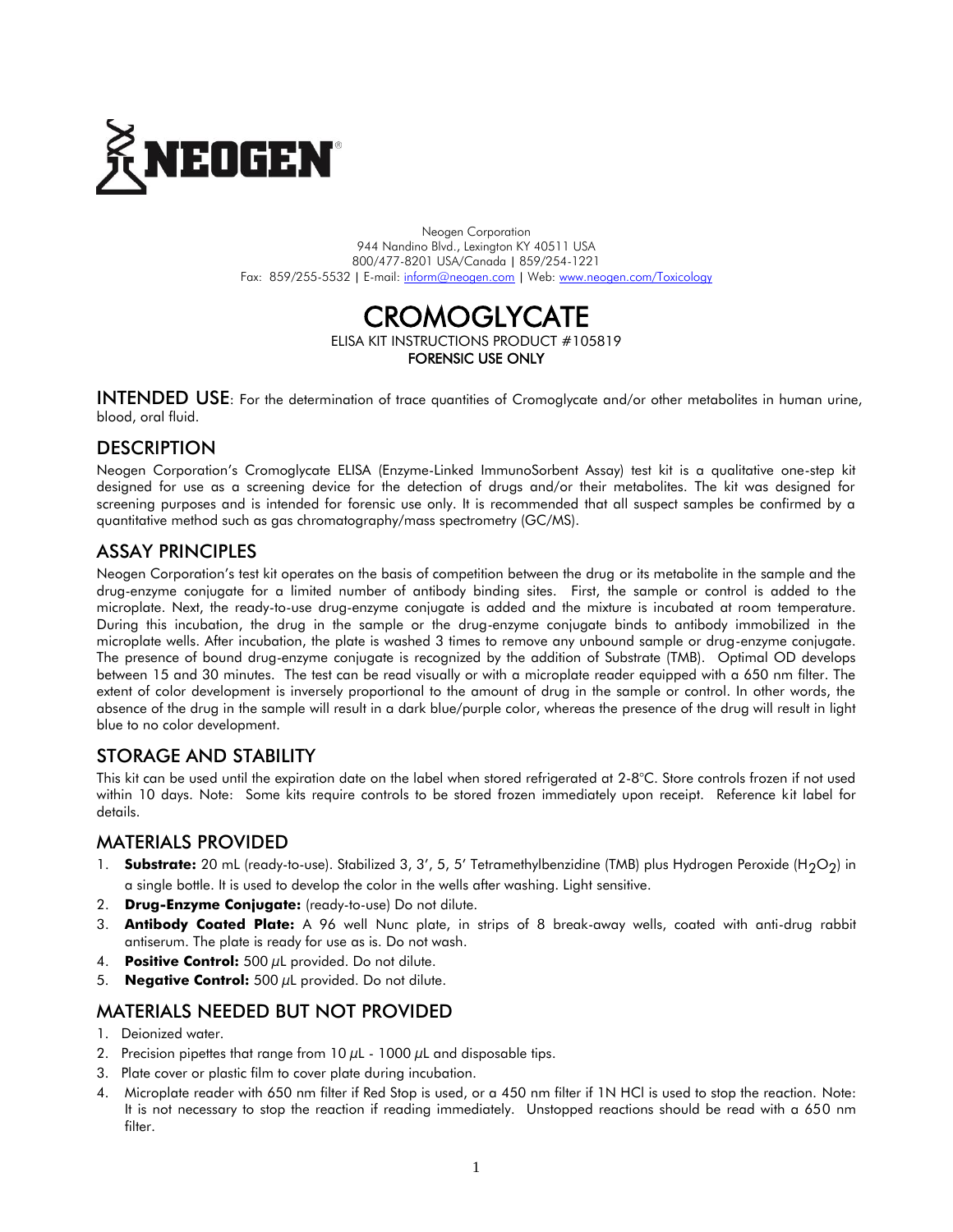# OPTIONAL MATERIALS

- 1. 1N HCI or Red Stop Solution.
- 2. Microplate shaker.
- 3. EIA Buffer.

## PRECAUTIONS AND NOTES

- 1. DO NOT use kits or components beyond expiration date.
- 2. **DO NOT** mix conjugates and plates from different kit lots.
- 3. **DO NOT** pipette reagents by mouth.
- 4. Pour Substrate out of the bottle into a clean reservoir. To prevent contamination of the substrate, DO NOT pipette out of the bottle.
- 5. All specimens should be considered potentially infectious. Exercise proper handling precautions.
- 6. Keep plate covered except when adding reagents, washing or reading.
- 7. Kit components should be refrigerated at all times when not in use.
- 8. Keep the controls frozen if storing longer than 10 days. Avoid repeated freeze-thaw cycles. Note: Some kits require controls to be stored frozen immediately upon receipt. Reference kit label for details.
- 9. Use aseptic technique when opening and removing reagents from vials and bottles.
- 10. DO NOT smoke, eat or drink in areas where specimens or reagents are being handled.

## PROCEDURAL NOTES

- 1. Desiccant bag must remain in foil pouch with unused strips. Keep ziplock pouch sealed when not in use to maintain a dry environment.
- 2. Use clean pipette tips for the buffer, drug-enzyme conjugate, controls and samples.
- 3. Before pipetting a reagent, rinse the pipette tip three times with that reagent.
- 4. When pipetting into the wells, **DO NOT** allow the pipette tip to touch the inside of the well or any of the reagent already inside the well. This may result in cross contamination.
- 5. Controls and samples should be assayed in duplicate.
- 6. Before substrate addition, wipe the outside bottom of the wells with a lint-free wiper to remove dust and fingerprints.
- 7. Gently mix specimens and reagents before use. Avoid vigorous agitation.

# SAMPLE TREATMENT

Recommended minimum sample dilutions are listed below. These dilutions may change based on your laboratory's determination. All sample dilutions should be made in Neogen's EIA Buffer.

- a. Urine: A dilution with EIA Buffer may be necessary to reduce natural background as well as bring desired cutoff concentration within the assay range. Please contact your Neogen Representative for assistance.
- b. Whole blood: A dilution of 1:5 (i.e. 1 part sample to 4 parts provided EIA Buffer) is recommended. Please contact your Neogen Representative for assistance.
- c. Other Forensic sample types: Please contact your Neogen Representative for assistance.

## TEST PROCEDURES

The following test procedures can be run manually or on an automated instrument. Please contact your Neogen representative for assistance with protocols for automated instruments.

- 1. Add 20 µL of sample or control to the appropriate wells in duplicate. DO NOT dilute the provided positive and negative controls.
- 2. Add 100 µL of ready-to-use drug-enzyme conjugate to each well. Use 8-channel pipetter or 12-channel pipetter for rapid addition.
- 3. Mix by gently shaking plate.
- 4. Cover plate with plastic film or plate cover and incubate at room temperature for 60 minutes at room temperature.
- 5. Once the incubation is complete, dump or aspirate the liquid from the wells. Tap the plate on a clean lint-free towel to remove any remaining liquid in the wells.
- 6. Wash each well with 300 µL of deionized water. Manual Wash: For manual wash procedures repeat for a total of 3 washings, invert and tap dry the plate following each step. After completing the last wash step wipe the bottom of the wells with a lint-free towel to remove any liquid on the outside of the wells. Automated Wash: If an automated plate washer is used wash the plate for a total of 5 washings with  $300 \mu$ L of deionized water.
- 7. Add 100  $\mu$ L of the Substrate to each well. For manual runs, use a multi-channel pipetter for best results. Mix by shaking plate gently.
- 8. Incubate at room temperature between 15- 30 minutes. Gently shake immediately before measuring the absorbance.